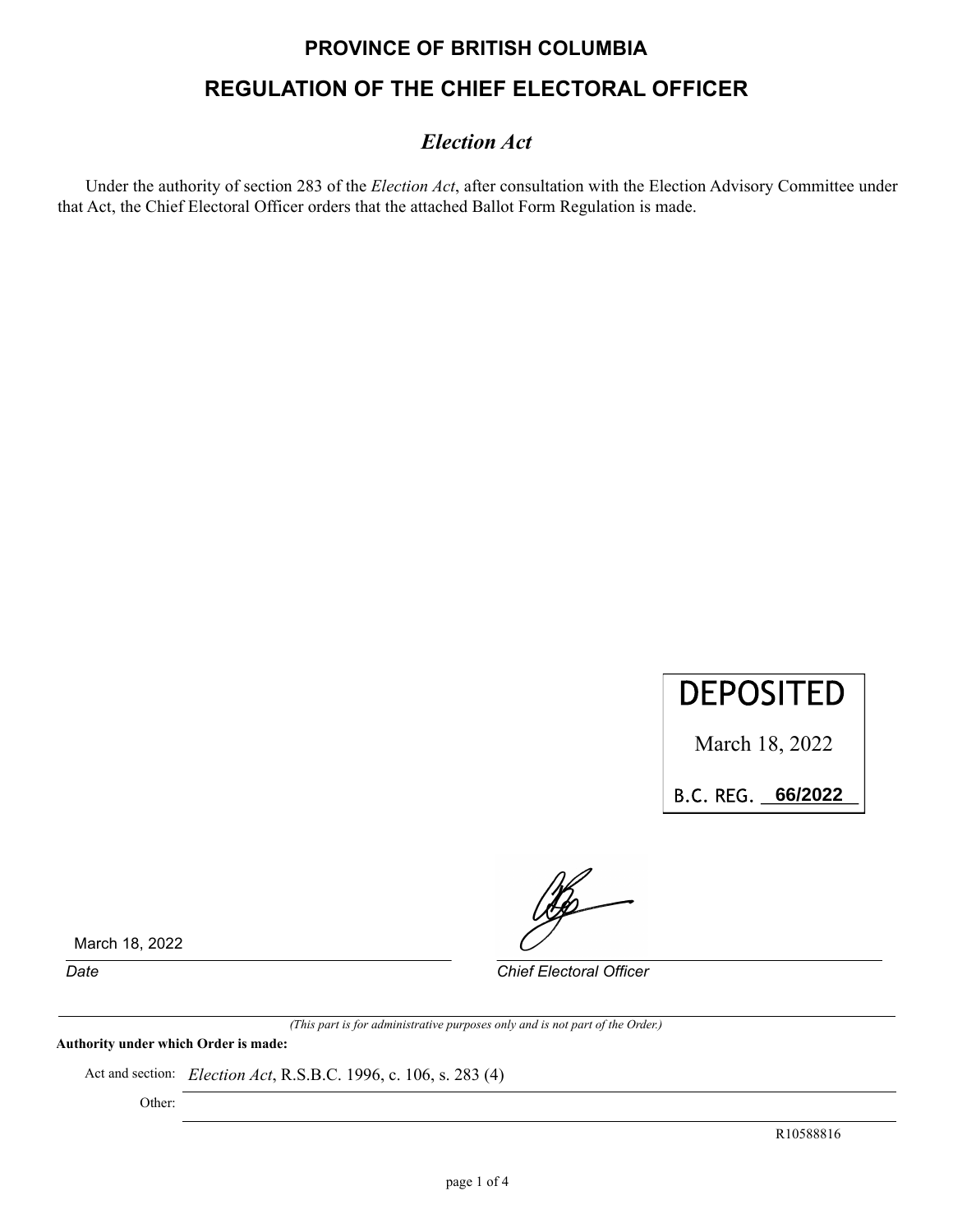## **BALLOT FORM REGULATION**

#### **Definition**

**1** In this regulation, **"Act"** means the *Election Act*.

#### **Ordinary ballot**

**2** The form of ordinary ballot set out in Schedule 1 is prescribed for the purposes of section 86 (2) of the Act.

#### **Write-in ballot**

**3** The form of write-in ballot set out in Schedule 2 is prescribed for the purposes of section 86 (5) of the Act.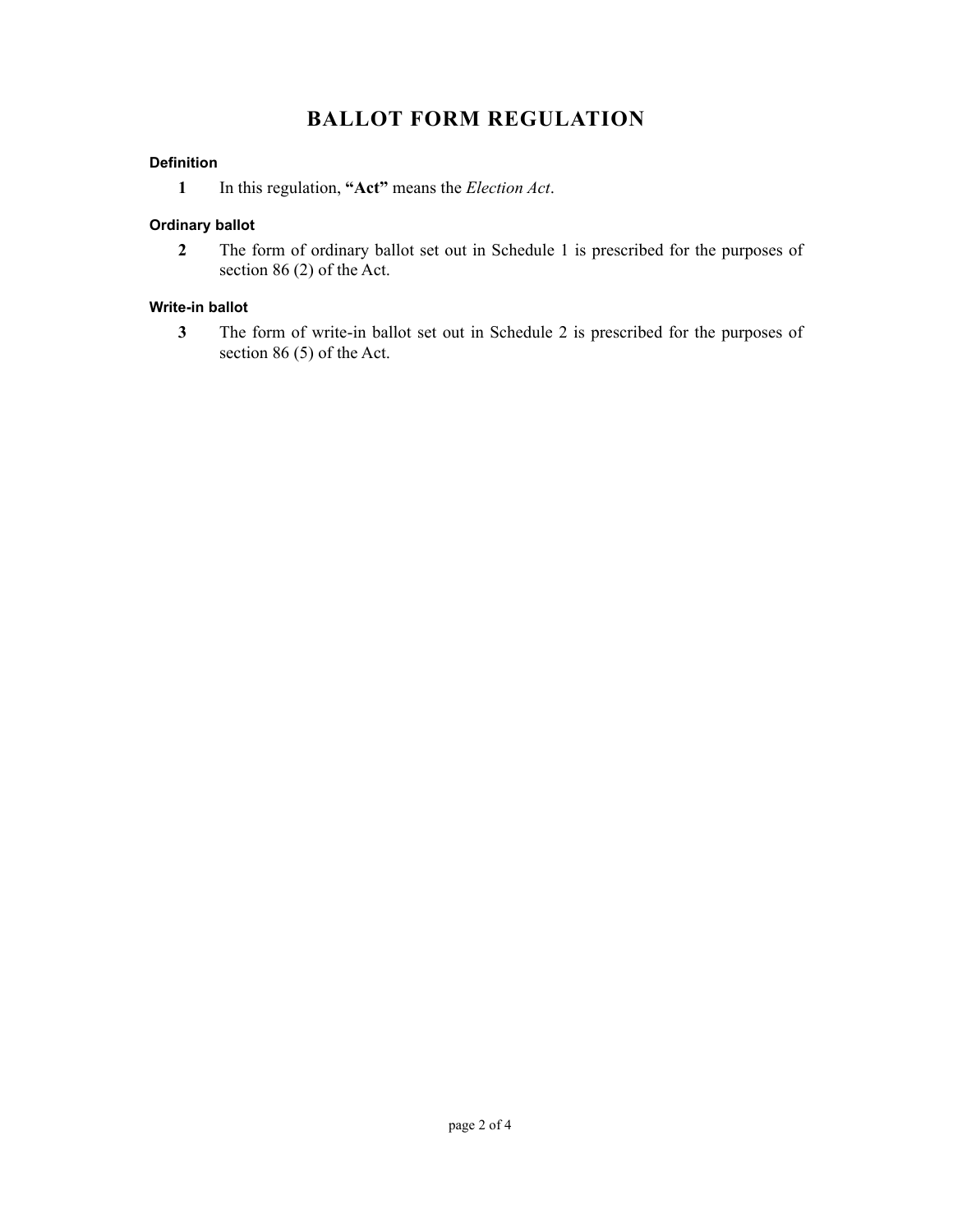| <b>SCHEDULE 1</b>                                                                                    |                     |
|------------------------------------------------------------------------------------------------------|---------------------|
| ,,,,,,,,,,,,,,,,,,<br>4 F I<br>---<br><b>Year Election Title</b>                                     | <b>BIO</b> Initials |
| <b>Electoral District Name</b>                                                                       |                     |
| To vote, mark an $\bigotimes$ or fill in the circle $\bigcirc$ next to the candidate of your choice. |                     |
| <b>Registered Political Party</b>                                                                    | <b>Bill CHAN</b>    |
| l a l                                                                                                | <b>Lis JOHAL</b>    |
| <b>George William STILES</b><br>k.<br>$\mathbf{I}$                                                   | Independent         |
| <b>Mary STILES</b><br>Registered Political Party                                                     |                     |
|                                                                                                      |                     |
|                                                                                                      |                     |
|                                                                                                      |                     |
|                                                                                                      |                     |
|                                                                                                      |                     |
|                                                                                                      | <b>EDC</b>          |
| ,,,,,,,,,,,,,,,,,,,,,,,,,,,,,,,,,,                                                                   |                     |